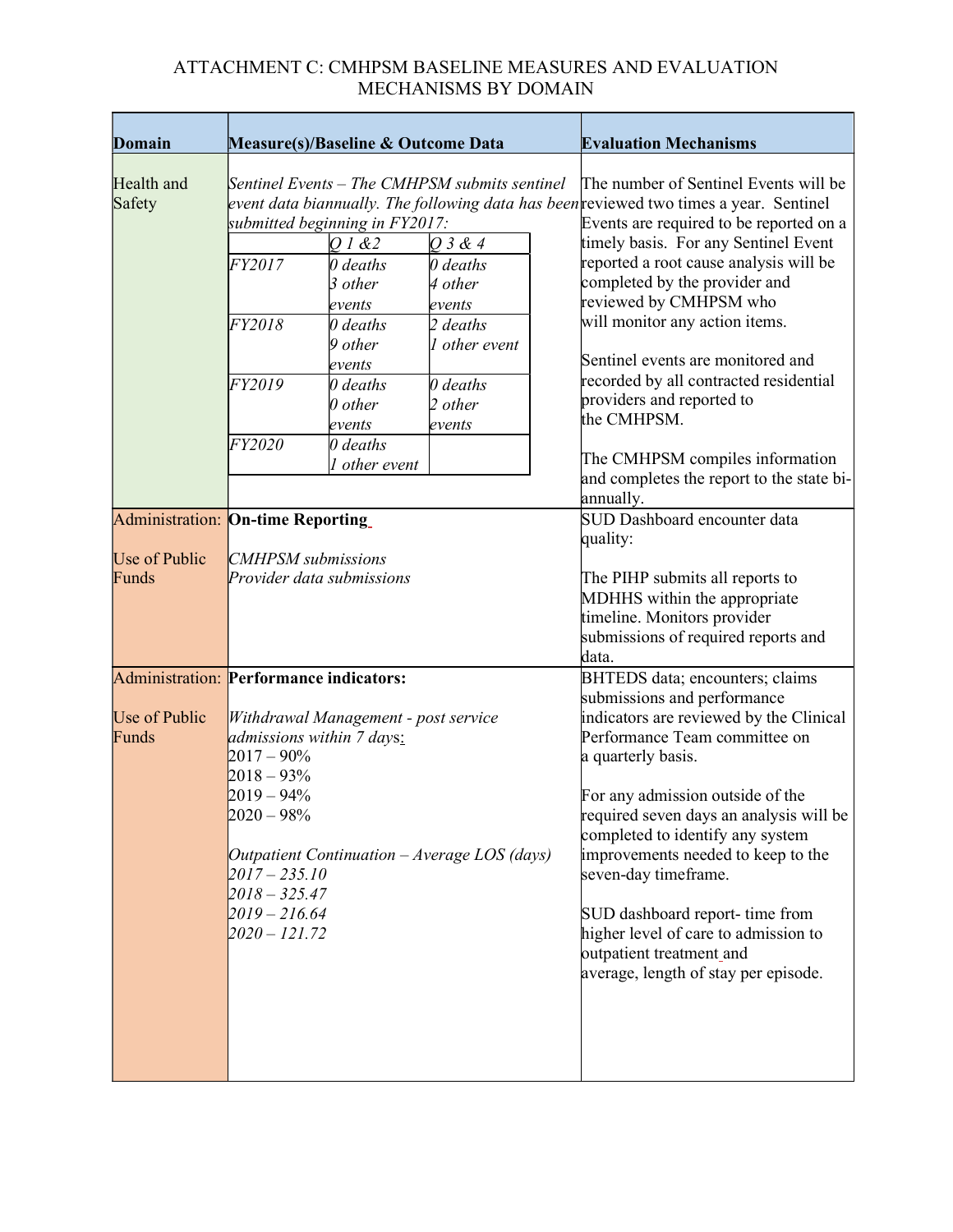## ATTACHMENT C: CMHPSM BASELINE MEASURES AND EVALUATION MECHANISMS BY DOMAIN

| Administration: Qualitative and Quantitative measures based |                                                                            |         |                                           |                  | National Outcome Measures (NOMS) |                                                                         |  |  |  |
|-------------------------------------------------------------|----------------------------------------------------------------------------|---------|-------------------------------------------|------------------|----------------------------------|-------------------------------------------------------------------------|--|--|--|
|                                                             |                                                                            |         | on success rates (positive or no          |                  |                                  |                                                                         |  |  |  |
| Use of Public                                               |                                                                            |         | change) for planned/unplanned discharges: |                  | <b>BHTEDS</b> data               |                                                                         |  |  |  |
| Funds                                                       |                                                                            |         |                                           |                  |                                  | Admission /readmission rates                                            |  |  |  |
|                                                             | <b>Employment Success</b>                                                  |         |                                           |                  |                                  |                                                                         |  |  |  |
|                                                             |                                                                            |         | Planned                                   | <b>Unplanned</b> |                                  |                                                                         |  |  |  |
|                                                             | 2017                                                                       |         | 21%                                       | 24%              |                                  |                                                                         |  |  |  |
|                                                             | 2018                                                                       |         | 25%                                       | 26%              |                                  |                                                                         |  |  |  |
|                                                             | 2019                                                                       |         | 25%                                       | 25%              |                                  |                                                                         |  |  |  |
|                                                             | 2020                                                                       |         | 21%                                       | 24%              |                                  |                                                                         |  |  |  |
|                                                             |                                                                            |         |                                           |                  |                                  |                                                                         |  |  |  |
|                                                             | <b>Housing Success</b>                                                     |         |                                           |                  |                                  |                                                                         |  |  |  |
|                                                             |                                                                            |         | Planned                                   | <b>Unplanned</b> |                                  |                                                                         |  |  |  |
|                                                             | 2017                                                                       |         | 23%                                       | 21%              |                                  |                                                                         |  |  |  |
|                                                             | 2018                                                                       |         | 23%                                       | 21%              |                                  |                                                                         |  |  |  |
|                                                             | 2019                                                                       |         | 32%                                       | 23%              |                                  |                                                                         |  |  |  |
|                                                             | 2020                                                                       |         | 31%                                       | 25%              |                                  |                                                                         |  |  |  |
|                                                             | Education                                                                  |         |                                           |                  |                                  |                                                                         |  |  |  |
|                                                             |                                                                            |         | Planned                                   | <b>Unplanned</b> |                                  |                                                                         |  |  |  |
|                                                             | 2017                                                                       |         | 10%                                       | 30%              |                                  |                                                                         |  |  |  |
|                                                             | 2018                                                                       |         | 33%                                       | 42%              |                                  |                                                                         |  |  |  |
|                                                             | 2019                                                                       |         | 21%                                       | 36%              |                                  |                                                                         |  |  |  |
|                                                             | 2020                                                                       |         | $0\%$                                     | 17%              |                                  |                                                                         |  |  |  |
|                                                             |                                                                            |         |                                           |                  |                                  |                                                                         |  |  |  |
|                                                             | Recidivism                                                                 |         |                                           |                  |                                  |                                                                         |  |  |  |
|                                                             | Planned                                                                    |         |                                           | Unplanned        |                                  |                                                                         |  |  |  |
|                                                             |                                                                            | 15 days | 30 days                                   | $15 \; days$     | 30 days                          |                                                                         |  |  |  |
|                                                             | 2017                                                                       | 4%      | $7\%$                                     | 11%              | 21%                              |                                                                         |  |  |  |
|                                                             | 2018                                                                       | 5%      | $8\%$                                     | 12%              | 18%                              |                                                                         |  |  |  |
|                                                             | 2019                                                                       | 7%      | 9%                                        | 11%              | 17%                              |                                                                         |  |  |  |
|                                                             | 2020                                                                       | 6%      | 9%                                        | 9%               | 17%                              |                                                                         |  |  |  |
| <b>Administration: Funds Spent on Services</b>              |                                                                            |         |                                           |                  |                                  |                                                                         |  |  |  |
|                                                             |                                                                            |         | Monthly Financials reviewed by OPB and    |                  |                                  |                                                                         |  |  |  |
| Use of Public                                               | Regional Board                                                             |         |                                           |                  |                                  | MUNC report and GF report                                               |  |  |  |
| Funds                                                       |                                                                            |         |                                           |                  |                                  | Legislative report                                                      |  |  |  |
|                                                             | <b>Funds Spent on Integrated Programs</b><br>All fund sources: \$1,685,586 |         |                                           |                  |                                  |                                                                         |  |  |  |
|                                                             |                                                                            |         |                                           |                  |                                  | MUNC report and GF report                                               |  |  |  |
|                                                             |                                                                            |         |                                           |                  |                                  | Legislative report                                                      |  |  |  |
|                                                             | <b>Funds Spent on Recovery Supports</b><br>All fund sources: \$1,650,000   |         |                                           |                  |                                  |                                                                         |  |  |  |
|                                                             |                                                                            |         |                                           |                  |                                  | Financial reports, reports of use of HH<br>codes in services/encounters |  |  |  |
|                                                             |                                                                            |         | <b>Funds Spent on other Services</b>      |                  |                                  |                                                                         |  |  |  |